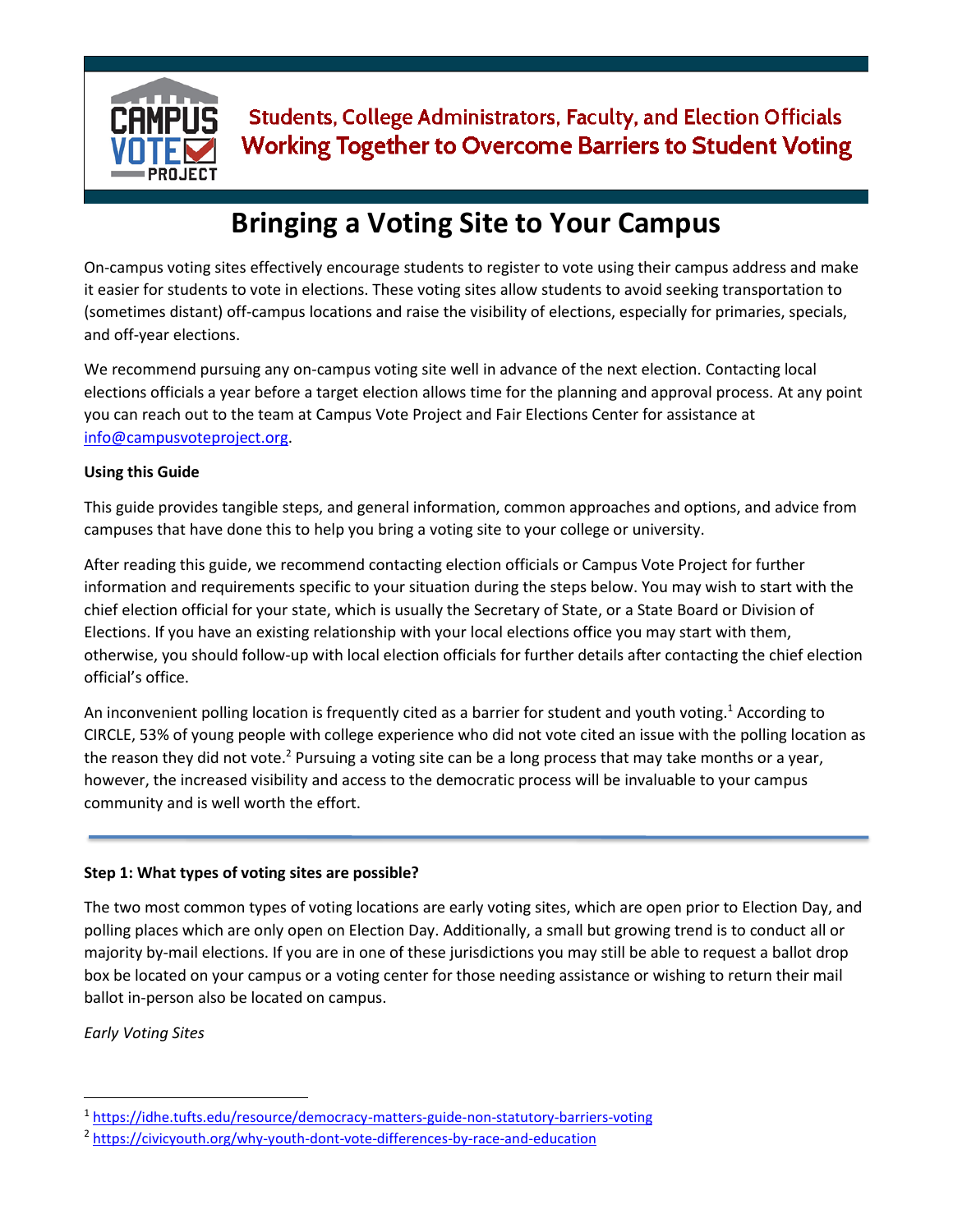Most states now offer some form of in-person voting in the weeks or days leading up to an election. It is most often referred to as early voting, and in some states, called absentee in-person voting. Absentee in-person voting generally follows the same state rules for requesting an absentee ballot through the mail but allows the voter to fill out the absentee ballot request in-person, submit it, and cast a ballot in one trip.

Early voting sites usually serve all voters in a jurisdiction, meaning any voter in the county or city where the early voting site is located can go there to cast a ballot. Due to the wider number of voters served by early voting sites, this can be a good option for campuses with a substantial number of commuters or any higher education institution with a student population spread across a larger geographic area.

## *Election Day Polling Places*

Most Election Day voting involves voters from a single precinct traveling to their assigned polling place, usually a public or semi-public building in their area like a school, fire station, or church. On-campus polling places are a good option for institutions with on-campus student residents or other compact student housing situations.

## **Step 2: Learn about the existing voting site(s) serving students at your campus**

It is important to understand how effective existing voting sites are at serving your student population. It is also helpful to familiarize yourself with the voting habits of your student population. Sign up for, or utilize, your college or university's NSLVE report to learn more about your students' registration and turnout rates.<sup>3</sup> When assessing the current voting sites serving students, consider the following questions:

- Is your campus more commuter or residential campus, in-between?
- Are a significant number of students registered to vote using their campus address? (Check your NSLVE report)
	- $\circ$  Depending on your student population and their voting access needs you can determine if and what type of on-campus voting site will be most beneficial
- Is early voting or absentee in-person voting available? If so where do students need to go to cast that type of ballot?
- How far/close are the Election Day voting sites to your campus?
	- o Can students walk? If so, is there a sidewalk the whole way?
	- $\circ$  Do they need transportation to access the voting site? Is public transportation an option?
	- o Does your institution provide accessible transportation?
- What are the operating hours of current voting sites serving students? When are lines the longest?
- Have any issues been reported from students about the voting sites in recent elections?
	- o Have students been turned away from voting? Why?
	- o You can usually find reports on provisional ballots cast by voting site on the websites of your local or state election officials. This is a good place to identify if there is an abnormal number of voters at student-heavy voting sites experience problems casting a regular ballot.

## **Step 3: Research specific requirements in your state or jurisdiction on types of locations, maximum/minimum voter amounts, and Americans with Disabilities Act (ADA) and technological compliance.**

Reference "Polling Place and Vote Center Management" from the U.S. Election Assistance Commission for federal guidance.<sup>4</sup>

 $\overline{\phantom{a}}$ 

<sup>&</sup>lt;sup>3</sup> <https://idhe.tufts.edu/nslve>

<sup>&</sup>lt;sup>4</sup> https://www.eac.gov/assets/1/6/Chapter 9 Polling Place and Vote Center Management.pdf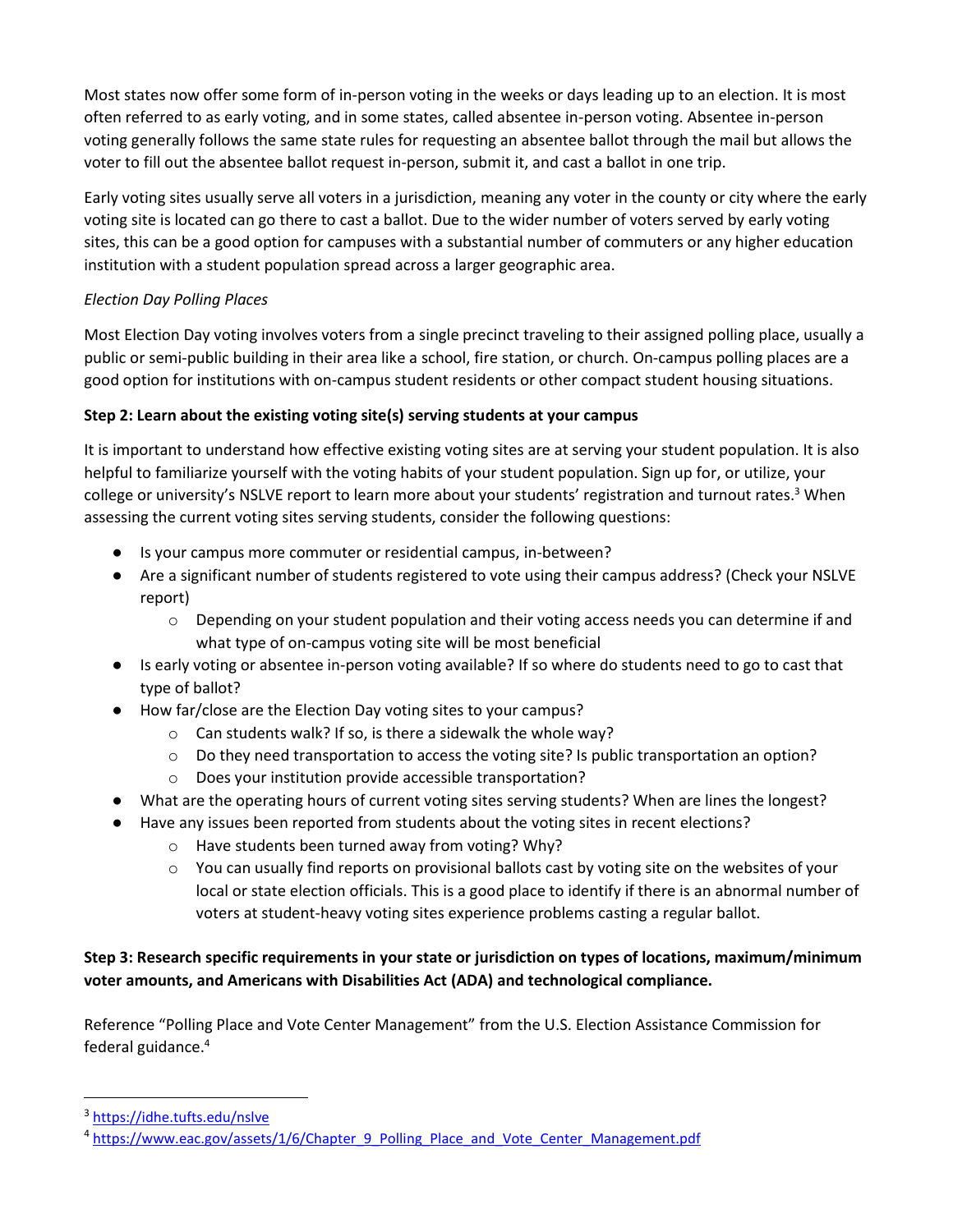- Types of locations
	- o The building should be located near voters who are served by the site
	- $\circ$  The property owner/school administrator must grant permission for the use of their building
	- o The building must meet federal and state accessibility requirements
	- $\circ$  The location must have an adequately sized space to accommodate workers, voting machines, and voters waiting in line
	- $\circ$  The building must be able to remain open for polling hours and times for poll workers to set up and break down
	- o There must be sufficient parking
- Maximum/minimum voter amounts
	- $\circ$  You must determine if your campus and potentially surrounding areas is home to enough voters to justify a new voting site, or are you seeking the relocation of an existing voting site
	- o Check your state/district laws for more specific numbers
	- $\circ$  You may need multiple precincts and voting sites for larger student populations
- Americans with Disabilities Act (ADA) Accessibility
	- o There must be handicapped parking
	- o Voting site is wheelchair accessible
	- o Curbside voting available
	- o Wide-door frames for entrance
	- o Ramps for sidewalks and entrances if there are high curbs or steps
	- o Prop heavy doors open or have automated open buttons
- Technological Compliance
	- o Find out what poll workers need regarding electrical power, phone lines, and internet connection

### **Step 4: Contact the elections office that has authority over your jurisdiction.**

**The elections office that has authority in your jurisdiction will be the final decision maker on whether your campus will be able to host a voting site. Be prepared for your conversation with them by completing Steps 3 through 4 and coming to the meeting with thoughtful questions.**

- Contact your county/city clerk, board of elections, or local elections officials
- Form a relationship with them and share your mission/goals
	- o Make sure you describe how your mission will benefit your students and the broader community
	- $\circ$  Prepare statistics showing the proportion of student voters using voting sites near campus
- Work with election officials to find out if redrawing precincts will be needed, which locations on campus work best, and what accommodations your voting site must provide

### **Moving an Existing Voting Site or Adjusting/Creating Precincts**

**It is likely that you are asking to move an existing voting site to a location that is more accessible for students, but in some instances, you may need to adjust or create precinct boundaries.** Before 2014, Virginia Tech's campus was divided into four precincts. They went through the process to consolidate the campus into two precincts that only covered student housing and shared a common on-campus voting site making it easier for students to cast a vote.<sup>5</sup>

 $\overline{\phantom{a}}$ 

<sup>&</sup>lt;sup>5</sup> <https://vtnews.vt.edu/articles/2014/09/090814-vpa-votingchanges.html>